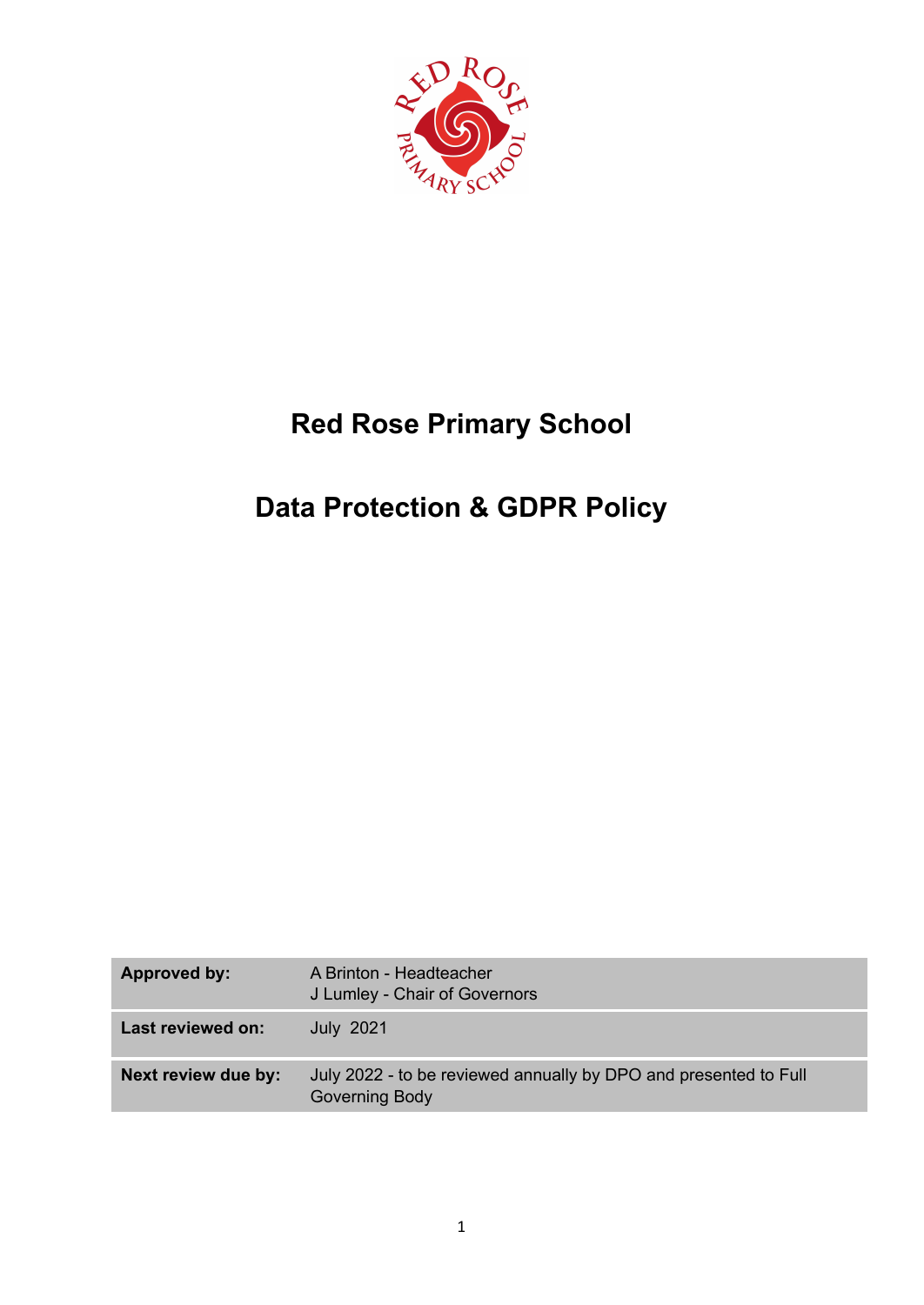

# **1. Aims**

Our school aims to ensure that all personal data collected about staff, pupils, parents, governors, visitors and other individuals is collected, stored and processed in accordance with the General Data Protection [Regulation](http://data.consilium.europa.eu/doc/document/ST-5419-2016-INIT/en/pdf) (GDPR) and the expected provisions of the Data [Protection](https://publications.parliament.uk/pa/bills/cbill/2017-2019/0153/18153.pdf) Act 2018 (DPA 2018) as set out in the Data Protection Bill.

This policy applies to all personal data, regardless of whether it is in paper or electronic format.

# **2. Legislation and guidance**

This policy meets the requirements of the GDPR and the expected provisions of the DPA 2018. It is based on guidance published by the Information Commissioner's Office (ICO) on the [GDPR](https://ico.org.uk/for-organisations/guide-to-the-general-data-protection-regulation-gdpr/) and the ICO's code of practice for subject access [requests](https://ico.org.uk/media/for-organisations/documents/2014223/subject-access-code-of-practice.pdf).

In addition, this policy complies with regulation 5 of the Education (Pupil [Information\)](http://www.legislation.gov.uk/uksi/2005/1437/regulation/5/made) (England) [Regulations](http://www.legislation.gov.uk/uksi/2005/1437/regulation/5/made) 2005, which gives parents the right of access to their child's educational record.

# **3. Definitions**

| Term                                | <b>Definition</b>                                                                                                                                                                                                                                                     |
|-------------------------------------|-----------------------------------------------------------------------------------------------------------------------------------------------------------------------------------------------------------------------------------------------------------------------|
| Personal data                       | Any information relating to an identified, or<br>identifiable, individual.                                                                                                                                                                                            |
|                                     | This may include the individual's:                                                                                                                                                                                                                                    |
|                                     | name (including initials)<br>identification number<br>location data<br>online identifier, such as a<br>username<br>It may also include factors specific to the<br>individual's physical, physiological, genetic,<br>mental, economic, cultural or social<br>identity. |
| Special categories of personal data | Personal data which is more sensitive and<br>so needs more protection, including<br>information about an individual's:                                                                                                                                                |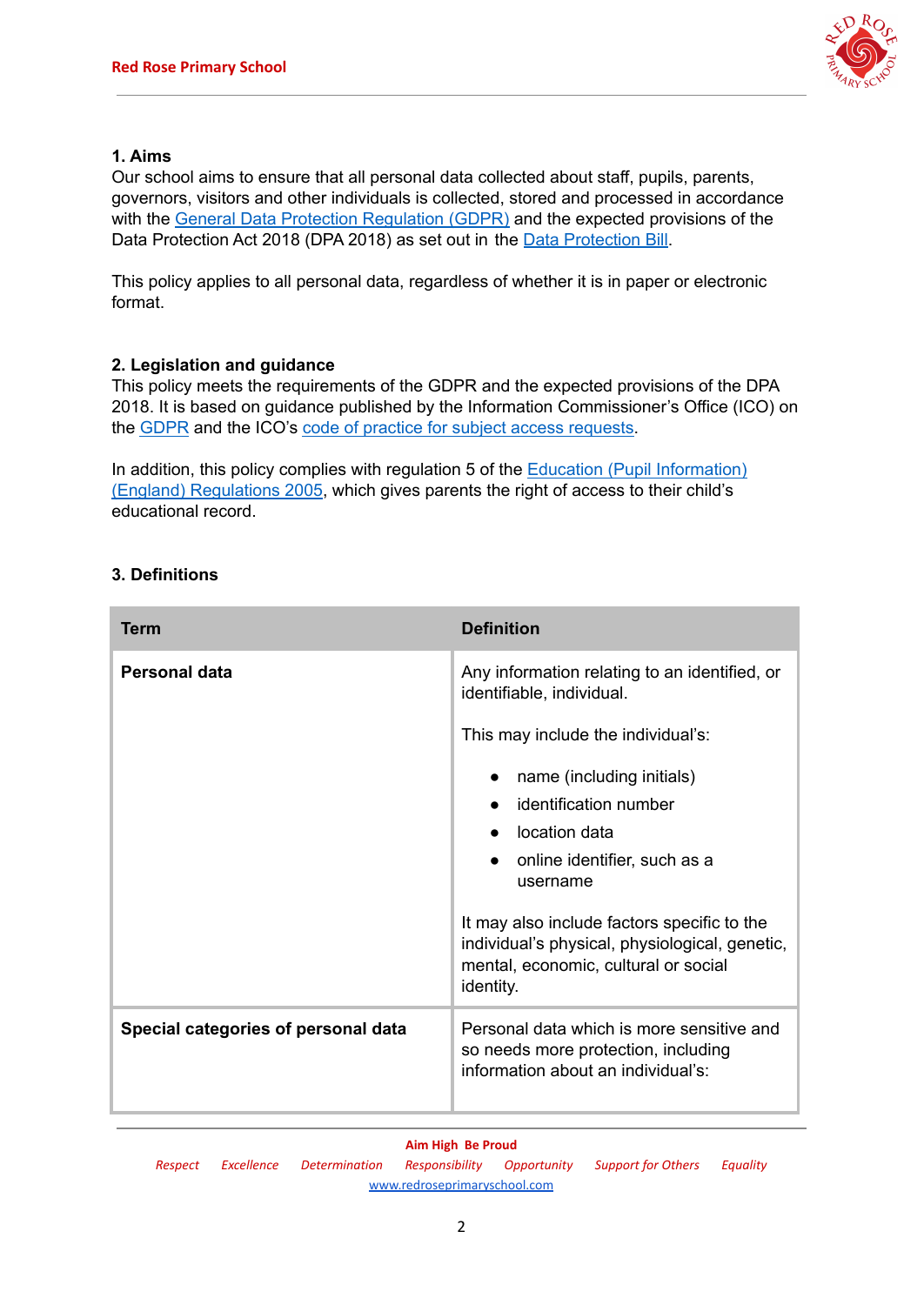

| racial or ethnic origin<br>political opinions<br>religious or philosophical beliefs<br>$\bullet$                                                                                                                                                        |
|---------------------------------------------------------------------------------------------------------------------------------------------------------------------------------------------------------------------------------------------------------|
| trade union membership<br>$\bullet$<br>genetics<br>$\bullet$<br>biometrics (such as fingerprints,<br>$\bullet$<br>retina and iris patterns), where used<br>for identification purposes<br>health – physical or mental<br>sex life or sexual orientation |
| Anything done to personal data, such as<br>collecting, recording, organising,<br>structuring, storing, adapting, altering,<br>retrieving, using, disseminating, erasing or<br>destroying.<br>Processing can be automated or manual.                     |
| The identified or identifiable individual<br>whose personal data is held or processed.                                                                                                                                                                  |
| A person or organisation that determines<br>the purposes and the means of processing<br>of personal data.                                                                                                                                               |
| A person or other body, other than an<br>employee of the data controller, who<br>processes personal data on behalf of the<br>data controller.                                                                                                           |
| A breach of security leading to the<br>accidental or unlawful destruction, loss,<br>alteration, unauthorised disclosure of, or<br>access to personal data.                                                                                              |
|                                                                                                                                                                                                                                                         |

# **4. The data controller**

Our school processes personal data relating to parents, pupils, staff, governors, visitors and others, and therefore is a data controller.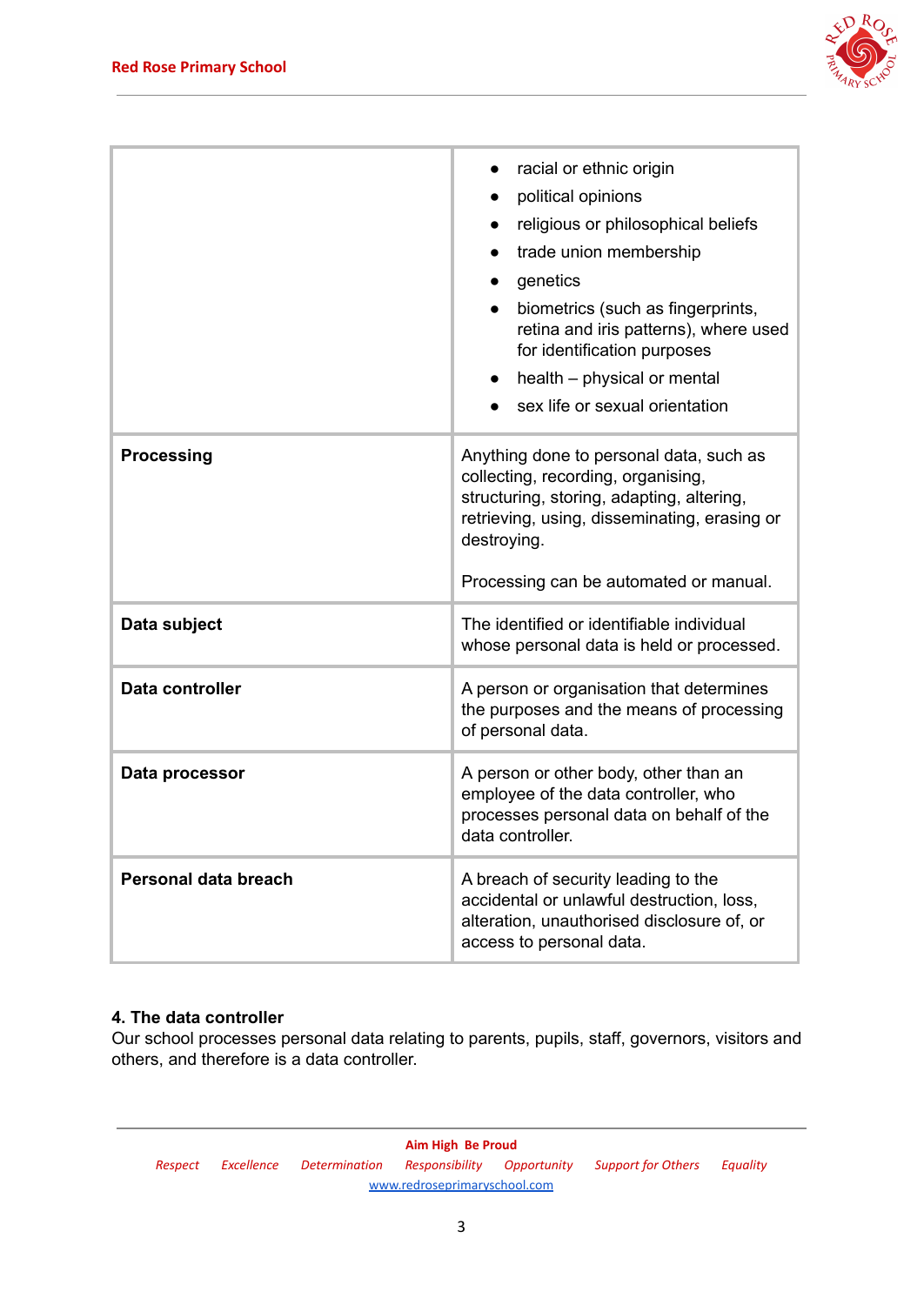

The school is registered as a data controller with the ICO and will renew this registration annually or as otherwise legally required.

# **5. Roles and responsibilities**

This policy applies to **all staff** employed by our school, and to external organisations or individuals working on our behalf. Staff who do not comply with this policy may face disciplinary action.

# 5.1 Governing body

The governing body has overall responsibility for ensuring that our school complies with all relevant data protection obligations.

## 5.2 Data Protection Officer

The Data Protection Officer (DPO) is responsible for overseeing the implementation of this policy, monitoring our compliance with data protection law, and developing related policies and guidelines where applicable.

They will provide an annual report of their activities directly to the governing body and, where relevant, report to the governing body their advice and recommendations on school data protection issues.

The DPO is also the first point of contact for individuals whose data the school processes, and for the ICO.

Full details of the DPO's responsibilities are set out in their job description.

Our DPO is Mr Dave Ross and is contactable via [d.ross@redroseprimaryschool.com](mailto:d.ross@redroseprimaryschool.com).

### 5.3 Headteacher

The Headteacher acts as the representative of the data controller on a day-to-day basis.

### 5.4 All staff

Staff are responsible for:

- collecting, storing and processing any personal data in accordance with this policy
- informing the school of any changes to their personal data, such as a change of address
- contacting the DPO in the following circumstances:
	- with any questions about the operation of this policy, data protection law, retaining personal data or keeping personal data secure
	- if they have any concerns that this policy is not being followed
	- if they are unsure whether or not they have a lawful basis to use personal data in a particular way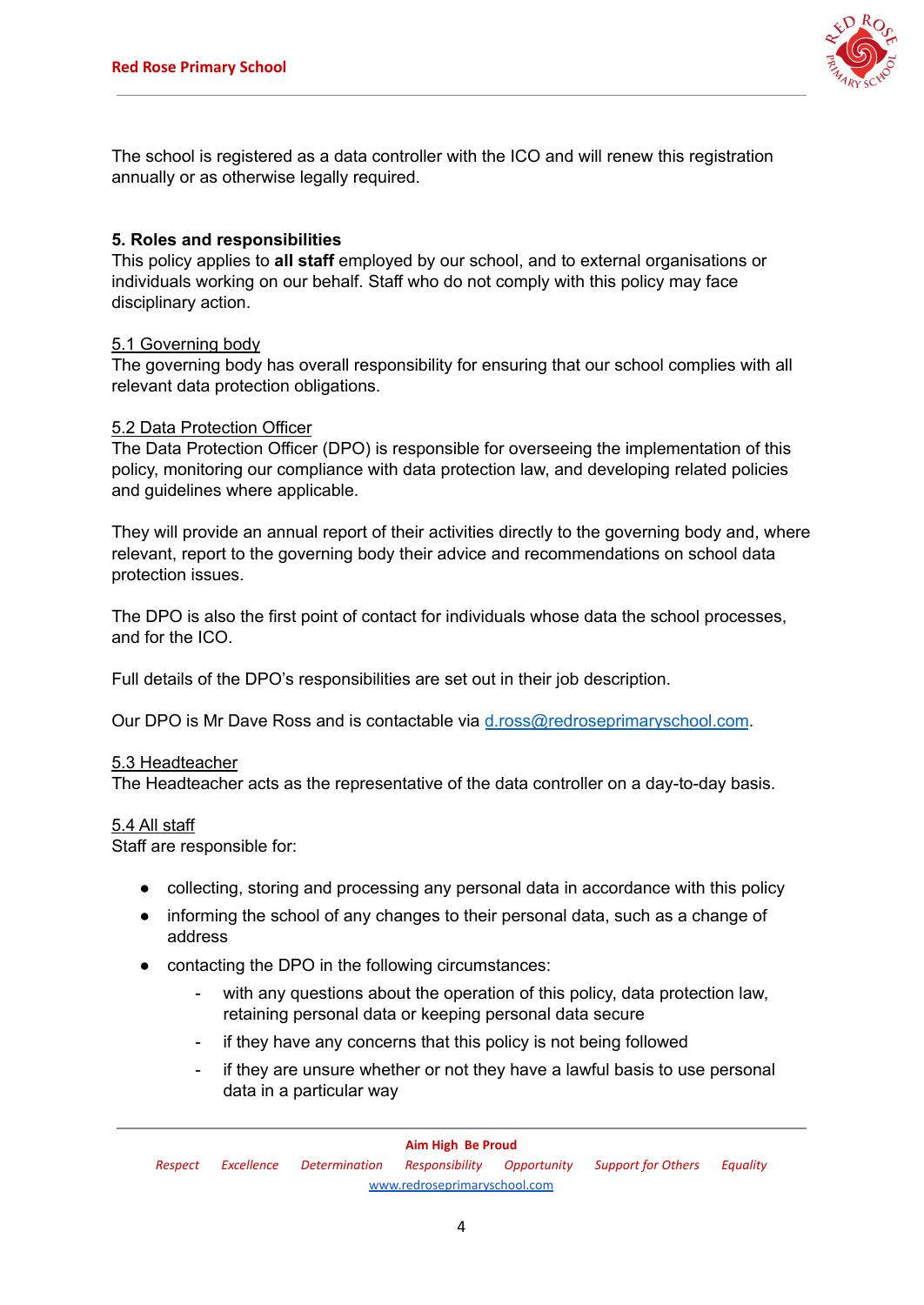

- if they need to rely on or capture consent, draft a privacy notice, deal with data protection rights invoked by an individual, or transfer personal data outside the European Economic Area
- if there has been a data breach
- whenever they are engaging in a new activity that may affect the privacy rights of individuals
- if they need help with any contracts or sharing personal data with third parties

# **6. Data protection principles**

The GDPR is based on data protection principles that our school must comply with. The principles say that personal data must be:

- processed lawfully, fairly and in a transparent manner
- collected for specified, explicit and legitimate purposes
- adequate, relevant and limited to what is necessary to fulfil the purposes for which it is processed
- accurate and, where necessary, kept up to date
- kept for no longer than is necessary for the purposes for which it is processed
- processed in a way that ensures it is appropriately secure

This policy sets out how the school aims to comply with these principles.

# **7. Collecting personal data**

# 7.1 Lawfulness, fairness and transparency

We will only process personal data where we have one of six 'lawful bases' (legal reasons) to do so under data protection law:

- 1. The data needs to be processed so that the school can **fulfil a contract** with the individual, or the individual has asked the school to take specific steps before entering into a contract.
- 2. The data needs to be processed so that the school can **comply with a legal obligation.**
- 3. The data needs to be processed to ensure the **vital interests** of the individual e.g. to protect someone's life.
- 4. The data needs to be processed so that the school, as a public authority, can perform a task **in the public interest,** and carry out its official functions.
- 5. The data needs to be processed for the **legitimate interests** of the school or a third party (provided the individual's rights and freedoms are not overridden).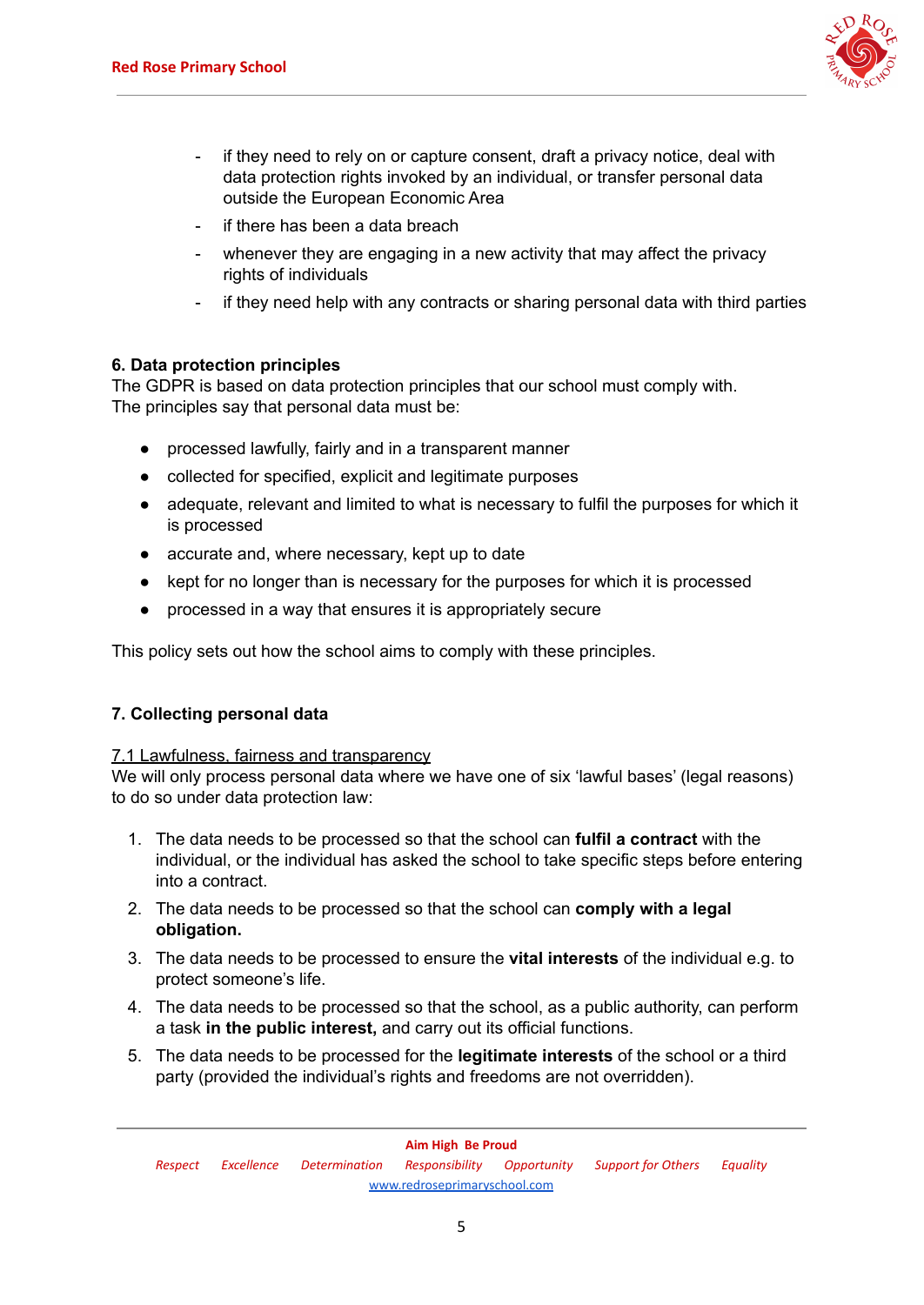

6. The individual (or their parent/carer when appropriate in the case of a pupil) has freely given clear **consent**.

For special categories of personal data, we will also meet one of the special category conditions for processing which are set out in the GDPR and Data Protection Act 2018.

If we offer online services to pupils, such as classroom apps, and we intend to rely on consent as a basis for processing, we will get parental consent (except for online counselling and preventive services).

## 7.2 Limitation, minimisation and accuracy

We will only collect personal data for specified, explicit and legitimate reasons. We will explain these reasons to the individuals when we first collect their data.

If we want to use personal data for reasons other than those given when we first obtained it, we will inform the individuals concerned before we do so, and seek consent where necessary.

Staff must only process personal data where it is necessary in order to do their jobs. When staff no longer need the personal data they hold, they must ensure it is deleted or anonymised. This will be done in accordance with the school's record retention guidance.

# **8. Sharing personal data**

We will not normally share personal data with anyone else, but may do so where:

- there is an issue with a pupil or parent/carer that puts the safety of our staff at risk
- we need to liaise with other agencies we will seek consent as necessary before doing this
- our suppliers or contractors need data to enable us to provide services to our staff and pupils – for example, IT companies. When doing this, we will:
	- Only appoint suppliers or contractors which can provide sufficient guarantees that they comply with data protection law
	- Establish a data sharing agreement with the supplier or contractor, either in the contract or as a standalone agreement, to ensure the fair and lawful processing of any personal data we share
	- Only share data that the supplier or contractor needs to carry out their service, and information necessary to keep them safe while working with us

We will also share personal data with law enforcement and government bodies where we are legally required to do so, including for:

- the prevention or detection of crime and/or fraud
- the apprehension or prosecution of offenders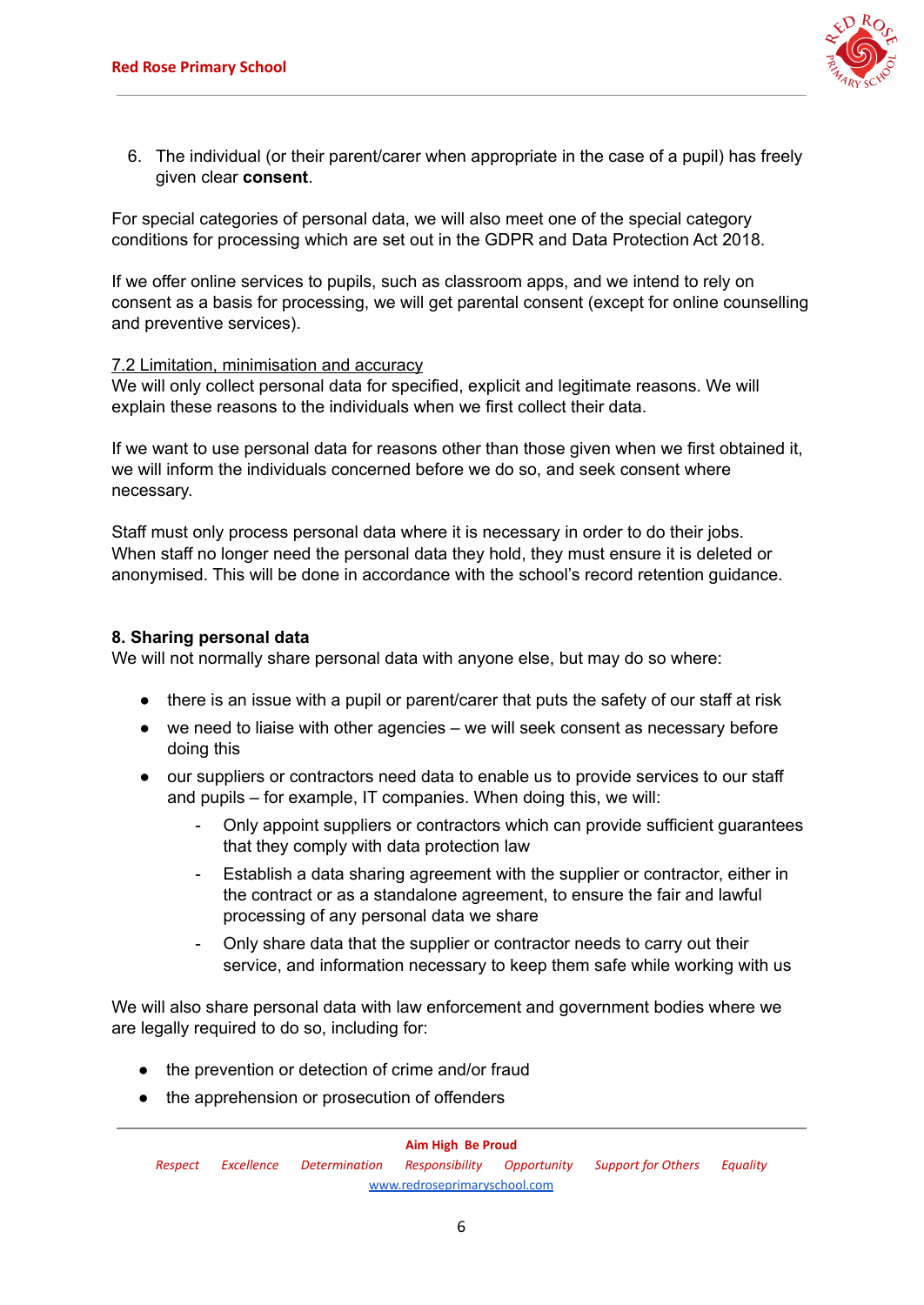

- the assessment or collection of tax owed to HMRC
- in connection with legal proceedings
- where the disclosure is required to satisfy our safeguarding obligations
- research and statistical purposes, as long as personal data is sufficiently anonymised or consent has been provided

We may also share personal data with emergency services and local authorities to help them to respond to an emergency situation that affects any of our pupils or staff.

Where we transfer personal data to a country or territory outside the European Economic Area, we will do so in accordance with data protection law.

# **9. Subject access requests and other rights of individuals**

### 9.1 Subject access requests

Individuals have a right to make a 'subject access request' to gain access to personal information that the school holds about them. This includes:

- confirmation that their personal data is being processed
- access to a copy of the data
- the purposes of the data processing
- the categories of personal data concerned
- who the data has been, or will be, shared with
- how long the data will be stored for, or if this isn't possible, the criteria used to determine this period
- the source of the data, if not the individual
- whether any automated decision-making is being applied to their data, and what the significance and consequences of this might be for the individual

Subject access requests must be submitted in writing, either by letter, email or fax to the DPO. They should include:

- name of individual
- correspondence address
- contact number and email address
- details of the information requested

If staff receive a subject access request they must immediately forward it to the DPO.

9.2 Children and subject access requests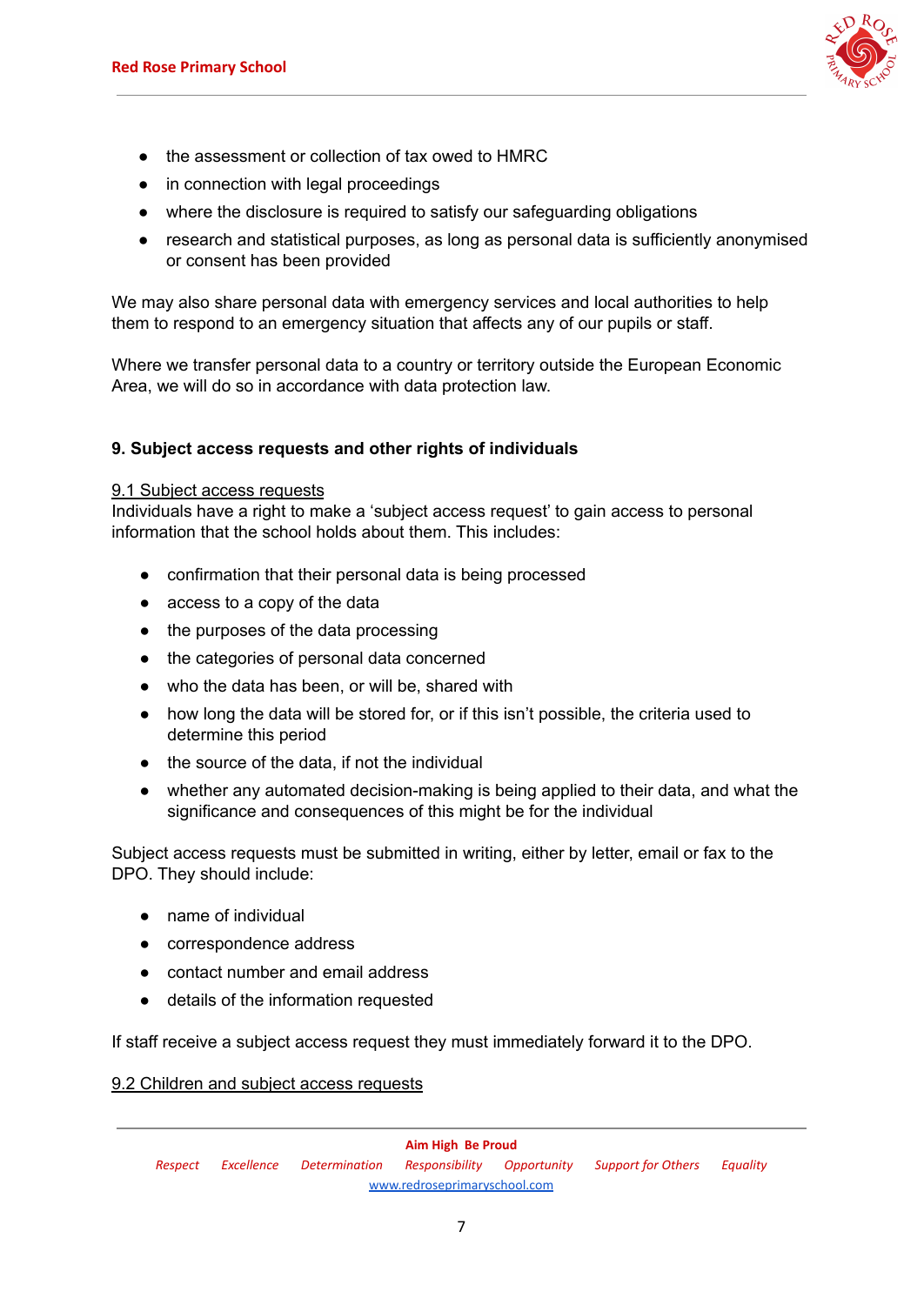

Personal data about a child belongs to that child, and not the child's parents or carers. For a parent or carer to make a subject access request with respect to their child, the child must either be unable to understand their rights and the implications of a subject access request, or have given their consent.

Children below the age of 12 are generally not regarded to be mature enough to understand their rights and the implications of a subject access request. Therefore, most subject access requests from parents or carers of pupils at our school may be granted without the express permission of the pupil. This is not a rule and a pupil's ability to understand their rights will always be judged on a case-by-case basis.

# 9.3 Responding to subject access requests

When responding to requests, we:

- may ask the individual to provide two forms of identification
- may contact the individual via phone to confirm the request was made
- will respond without delay and within 1 month of receipt of the request
- will provide the information free of charge
- may tell the individual we will comply within 3 months of receipt of the request, where a request is complex or numerous. We will inform the individual of this within 1 month, and explain why the extension is necessary

We will not disclose information if it:

- might cause serious harm to the physical or mental health of the pupil or another individual
- would reveal that the child is at risk of abuse, where the disclosure of that information would not be in the child's best interests
- is contained in adoption or parental order records
- is given to a court in proceedings concerning the child

If the request is unfounded or excessive, we may refuse to act on it, or charge a reasonable fee which takes into account administrative costs.

A request will be deemed to be unfounded or excessive if it is repetitive or asks for further copies of the same information.

When we refuse a request, we will tell the individual why, and tell them they have the right to complain to the ICO.

# 9.4 Other data protection rights of the individual

In addition to the right to make a subject access request (see above), and to receive information when we are collecting their data about how we use and process it (see Section 7), individuals also have the right to: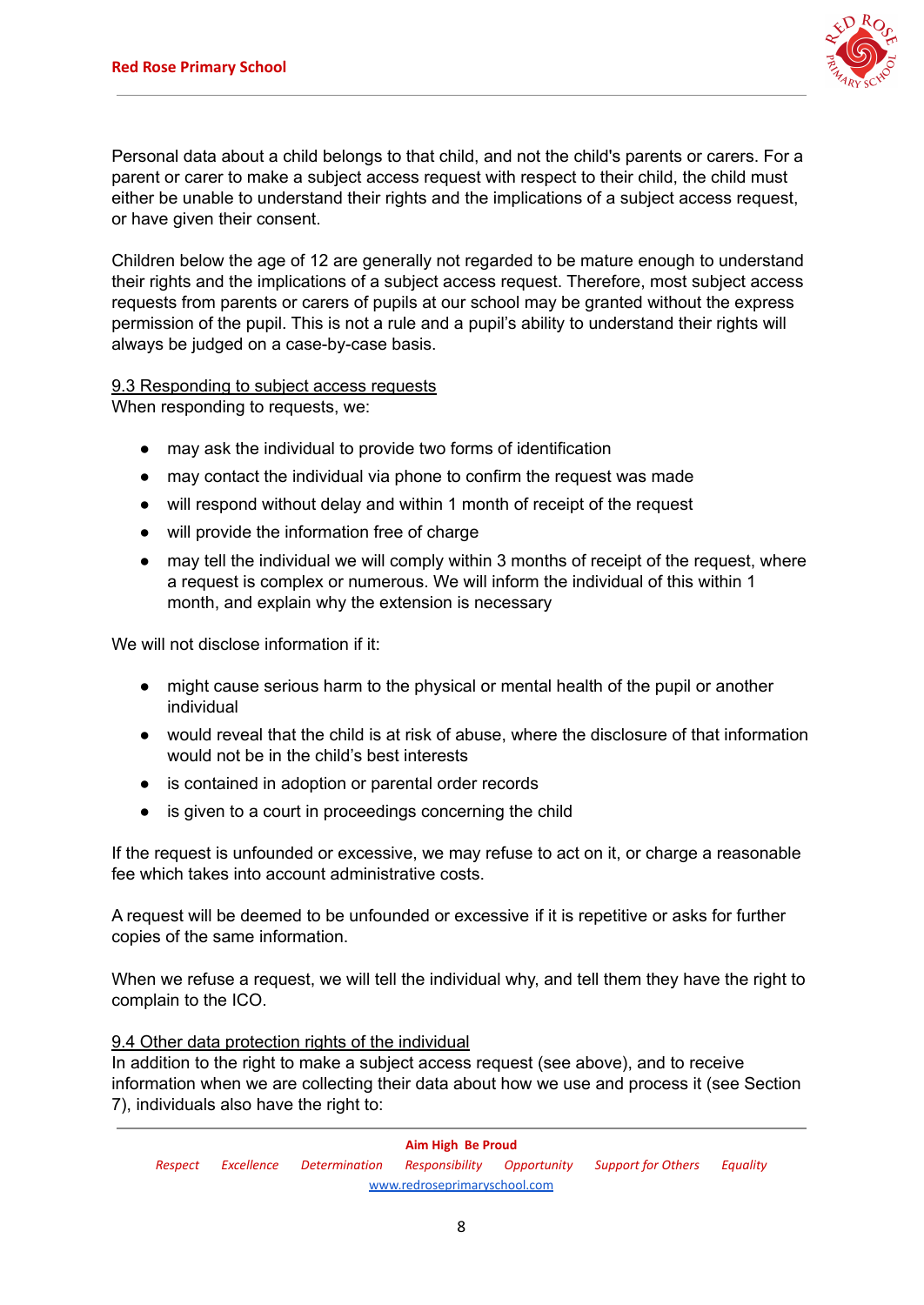

- withdraw their consent to processing at any time
- ask us to rectify, erase or restrict processing of their personal data, or object to the processing of it (in certain circumstances)
- prevent use of their personal data for direct marketing
- challenge processing which has been justified on the basis of public interest
- request a copy of agreements under which their personal data is transferred outside of the European Economic Area
- object to decisions based solely on automated decision making or profiling (decisions taken with no human involvement, that might negatively affect them)
- prevent processing that is likely to cause damage or distress
- be notified of a data breach in certain circumstances
- make a complaint to the ICO
- ask for their personal data to be transferred to a third party in a structured, commonly used and machine-readable format (in certain circumstances)

Individuals should submit any request to exercise these rights to the DPO. If staff receive such a request, they must immediately forward it to the DPO.

### **10. Parental requests to see the educational record**

Parents, or those with parental responsibility, have a legal right to free access to their child's educational record (which includes most information about a pupil) within 15 school days of receipt of a written request.

# **11. CCTV**

We use CCTV in the entrance to school and will adhere to the ICO's code of [practice](https://ico.org.uk/media/for-organisations/documents/1542/cctv-code-of-practice.pdf) for the use of CCTV.

We do not need to ask individuals' permission to use CCTV, and we do not make recordings as it is just for surveillance.

Any enquiries about the CCTV system should be directed to the Headteacher.

### **12. Photographs and videos**

As part of our school activities, we may take photographs and record images of individuals within our school.

We will obtain written consent from parents/carers for photographs and videos to be taken of their child for communication, marketing and promotional materials.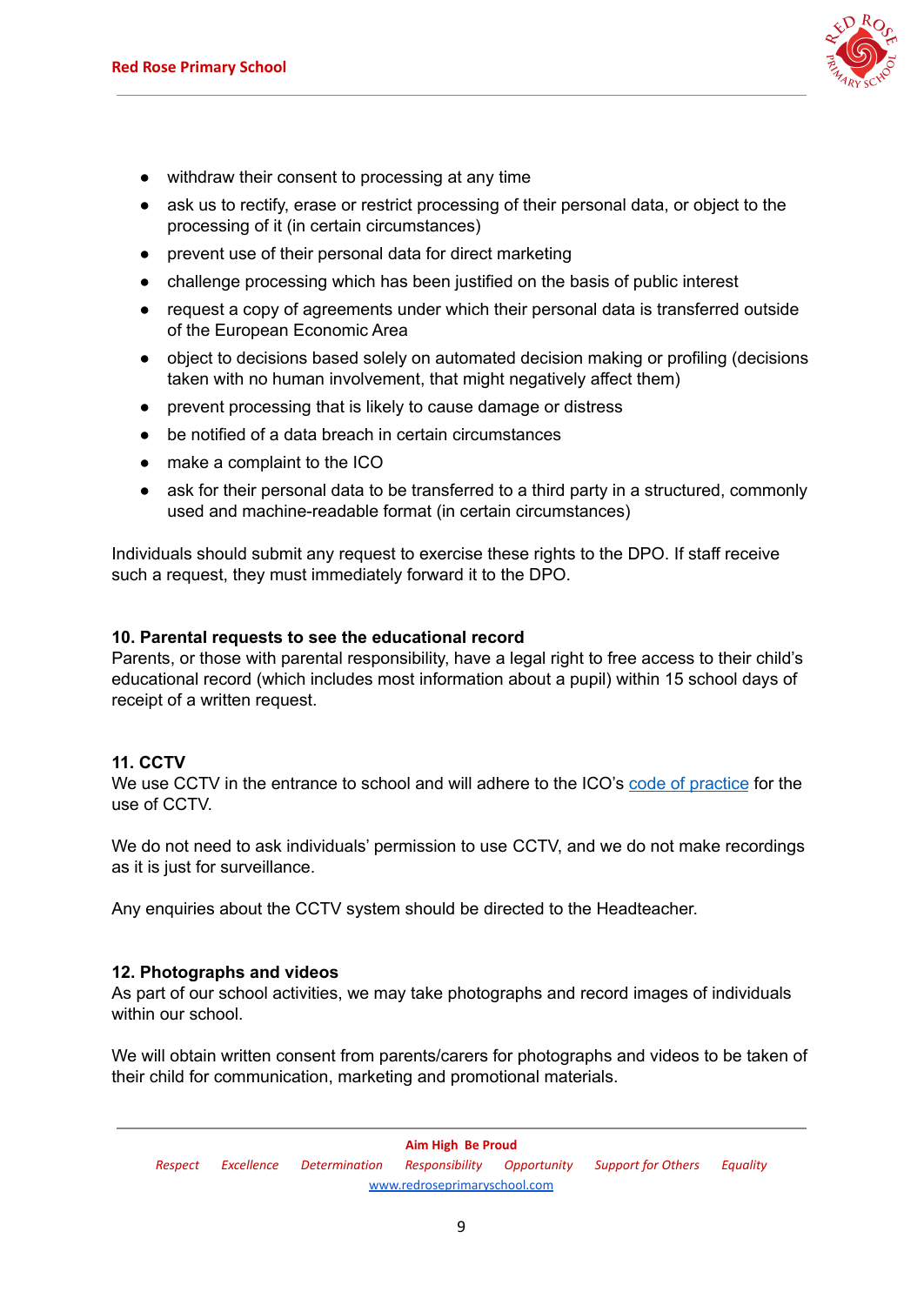

Uses may include:

- within school on notice boards and in school magazines, brochures, newsletters, etc.
- outside of school by external agencies such as the school photographer, newspapers, campaigns
- online on our school website or social media pages

Consent can be refused or withdrawn at any time. If consent is withdrawn, we will delete the photograph or video and not distribute it further.

When using photographs and videos in this way we will not accompany them with any other personal information about the child, to ensure they cannot be identified.

See our Child Protection and Safeguarding Policy for more information on our use of photographs and videos.

# **13. Data protection by design and default**

We will put measures in place to show that we have integrated data protection into all of our data processing activities, including:

- appointing a suitably qualified DPO, and ensuring they have the necessary resources to fulfil their duties and maintain their expert knowledge. Our designated DPO is Mr Dave Ross.
- only processing personal data that is necessary for each specific purpose of processing, and always in line with the data protection principles set out in relevant data protection law (see Section 6)
- completing privacy impact assessments where the school's processing of personal data presents a high risk to rights and freedoms of individuals, and when introducing new technologies (the DPO will advise on this process)
- integrating data protection into internal documents including this policy, any related policies and privacy notices
- regularly training members of staff on data protection law, this policy, any related policies and any other data protection matters; we will also keep a record of attendance
- regularly conducting reviews and audits to test our privacy measures and make sure we are compliant
- maintaining records of our processing activities, including:
	- For the benefit of data subjects, making available the name and contact details of our school and DPO and all information we are required to share about how we use and process their personal data (via our privacy notices)
	- For all personal data that we hold, maintaining an internal record of the type of data, data subject, how and why we are using the data, any third-party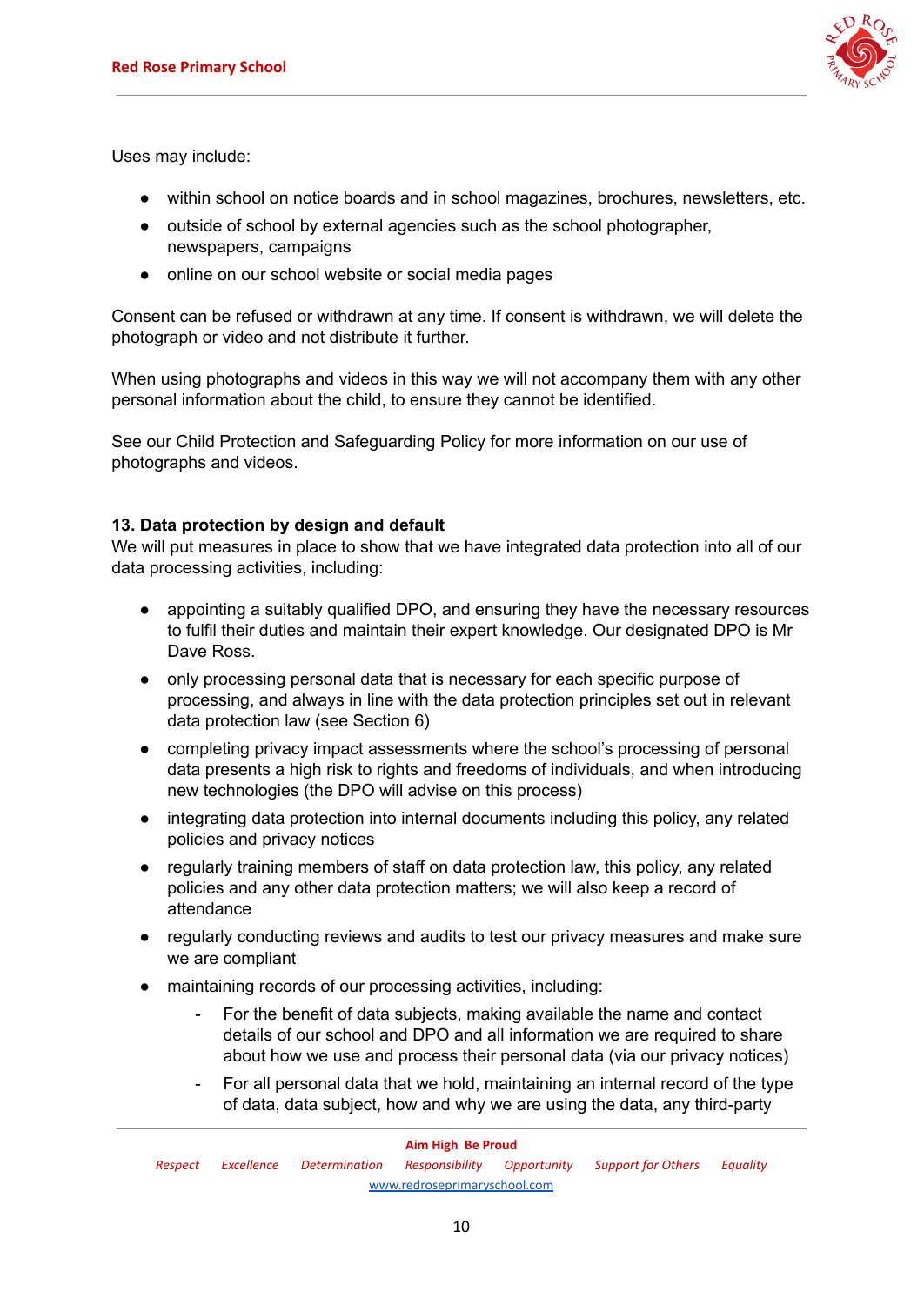

recipients, how and why we are storing the data, retention periods and how we are keeping the data secure

# **14. Data security and storage of records**

We will protect personal data and keep it safe from unauthorised or unlawful access, alteration, processing or disclosure, and against accidental or unlawful loss, destruction or damage.

In particular:

- paper-based records are kept under lock and key when not in use, and portable electronic devices, such as laptops and hard drives that contain personal data are password protected.
- papers containing confidential personal data must not be left on office and classroom desks, on staff room tables, pinned to notice/display boards, or left anywhere else where there is general access
- strong passwords are used to access school computers, laptops and other electronic devices. Staff and pupils are reminded to change their passwords at regular intervals
- encryption software is used to protect all portable devices and removable media, such as laptops and USB devices
- staff, pupils or governors who store personal information on their personal devices are expected to follow the same security procedures as for school-owned equipment (see our Online Safety Policy).
- Where we need to share personal data with a third party, we carry out due diligence and take reasonable steps to ensure it is stored securely and adequately protected (see Section 8)

# **15. Disposal of records**

Personal data that is no longer needed will be disposed of securely. Personal data that has become inaccurate or out of date will also be disposed of securely, where we cannot or do not need to rectify or update it.

For example, we will shred or incinerate paper-based records, and overwrite or delete electronic files. We may also use a third party to safely dispose of records on the school's behalf. If we do so, we will require the third party to provide sufficient guarantees that it complies with data protection law.

# **16. Personal data breaches**

The school will make all reasonable endeavours to ensure that there are no personal data breaches.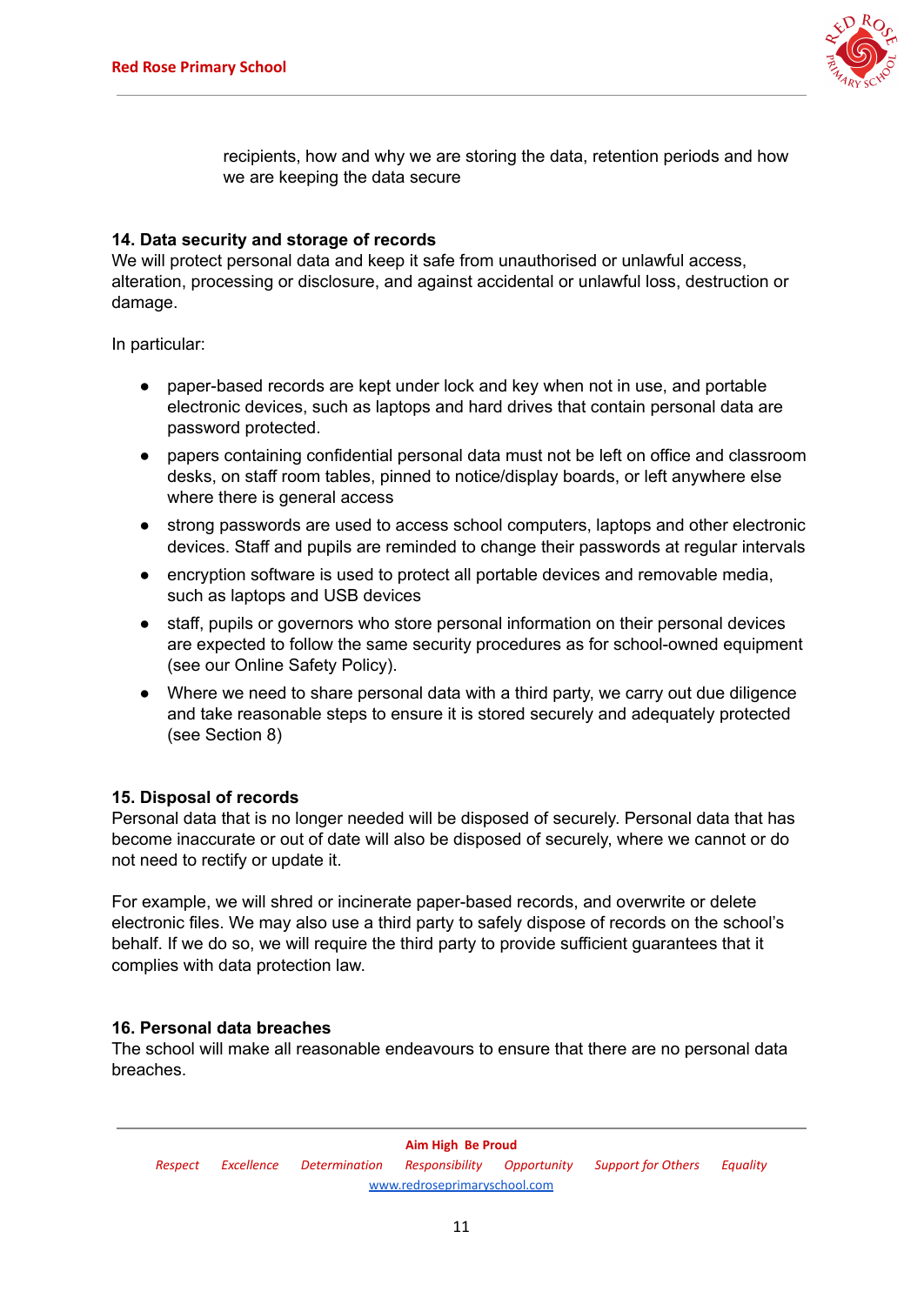

In the unlikely event of a suspected data breach, we will follow the procedure set out in Appendix 1.

When appropriate, we will report the data breach to the ICO within 72 hours. Such breaches in a school context may include, but are not limited to:

- a non-anonymised dataset being published on the school website which shows the exam results of pupils eligible for the pupil premium
- safeguarding information being made available to an unauthorised person
- the theft of a school laptop containing non-encrypted personal data about pupils

# **17. Training**

All staff are provided with data protection training as part of their induction process. Governors are directed to the data protection training provided by the local authority.

Data protection will also form part of continuing professional development, where changes to legislation, guidance or the school's processes make it necessary.

## **18. Monitoring arrangements**

The DPO is responsible for monitoring and reviewing this policy.

This policy will be reviewed and updated if necessary when the Data Protection Bill receives royal assent and becomes law (as the Data Protection Act 2018) – if any changes are made to the bill that affect our school's practice.

Otherwise, or from then on, this policy will be reviewed annually by the DPO and shared with the full governing body.

### **19. Links with other policies**

This Data Protection Policy is linked to our:

- Freedom of information publication scheme
- Online Safety Policy
- Child Protection & Safeguarding Policy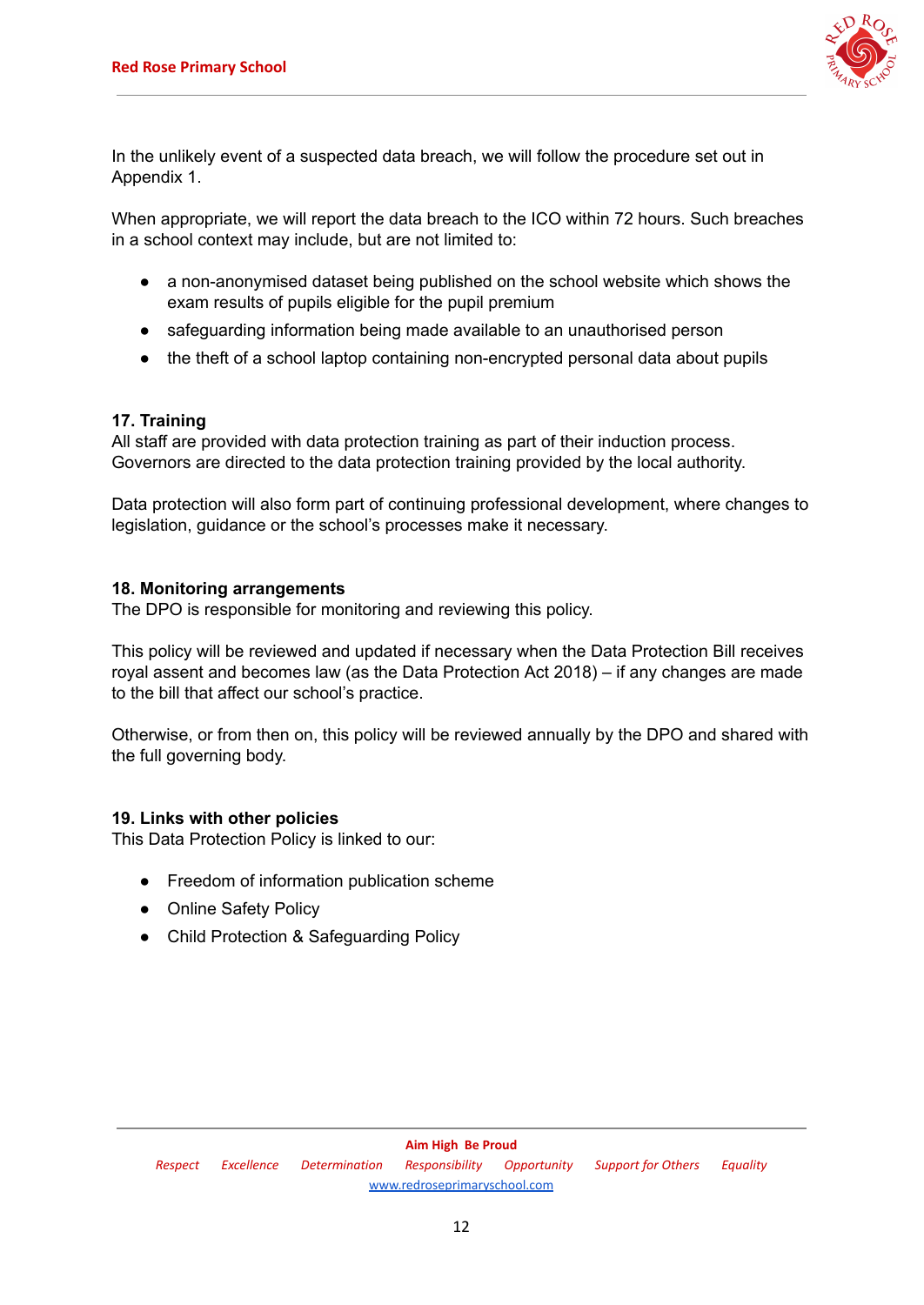

# **Appendix 1: Personal data breach procedure**

This procedure is based on guidance on personal data [breaches](https://ico.org.uk/for-organisations/guide-to-the-general-data-protection-regulation-gdpr/personal-data-breaches/) produced by the ICO.

- On finding or causing a breach, or potential breach, the staff member or data processor must immediately notify the DPO.
- The DPO will investigate the report and determine whether a breach has occurred. To decide, the DPO will consider whether personal data has been accidentally or unlawfully:
	- lost
	- stolen
	- destroyed
	- altered
	- disclosed or made available where it should not have been
	- made available to unauthorised people
- The DPO will alert the Headteacher and the Chair of Governors.
- The DPO will make all reasonable efforts to contain and minimise the impact of the breach, assisted by relevant staff members or data processors where necessary. (Actions relevant to specific data types are set out at the end of this procedure).
- The DPO will assess the potential consequences, based on how serious they are, and how likely they are to happen.
- The DPO will work out whether the breach must be reported to the ICO. This must be judged on a case-by-case basis. To decide, the DPO will consider whether the breach is likely to negatively affect people's rights and freedoms, and cause them any physical, material or non-material damage (e.g. emotional distress), including through:
	- loss of control over their data
	- discrimination
	- identify theft or fraud
	- financial loss
	- unauthorised reversal of pseudonymisation (for example, key-coding)
	- damage to reputation
	- loss of confidentiality
	- any other significant economic or social disadvantage to the individual(s) concerned

If it's likely that there will be a risk to people's rights and freedoms, the DPO must notify the ICO.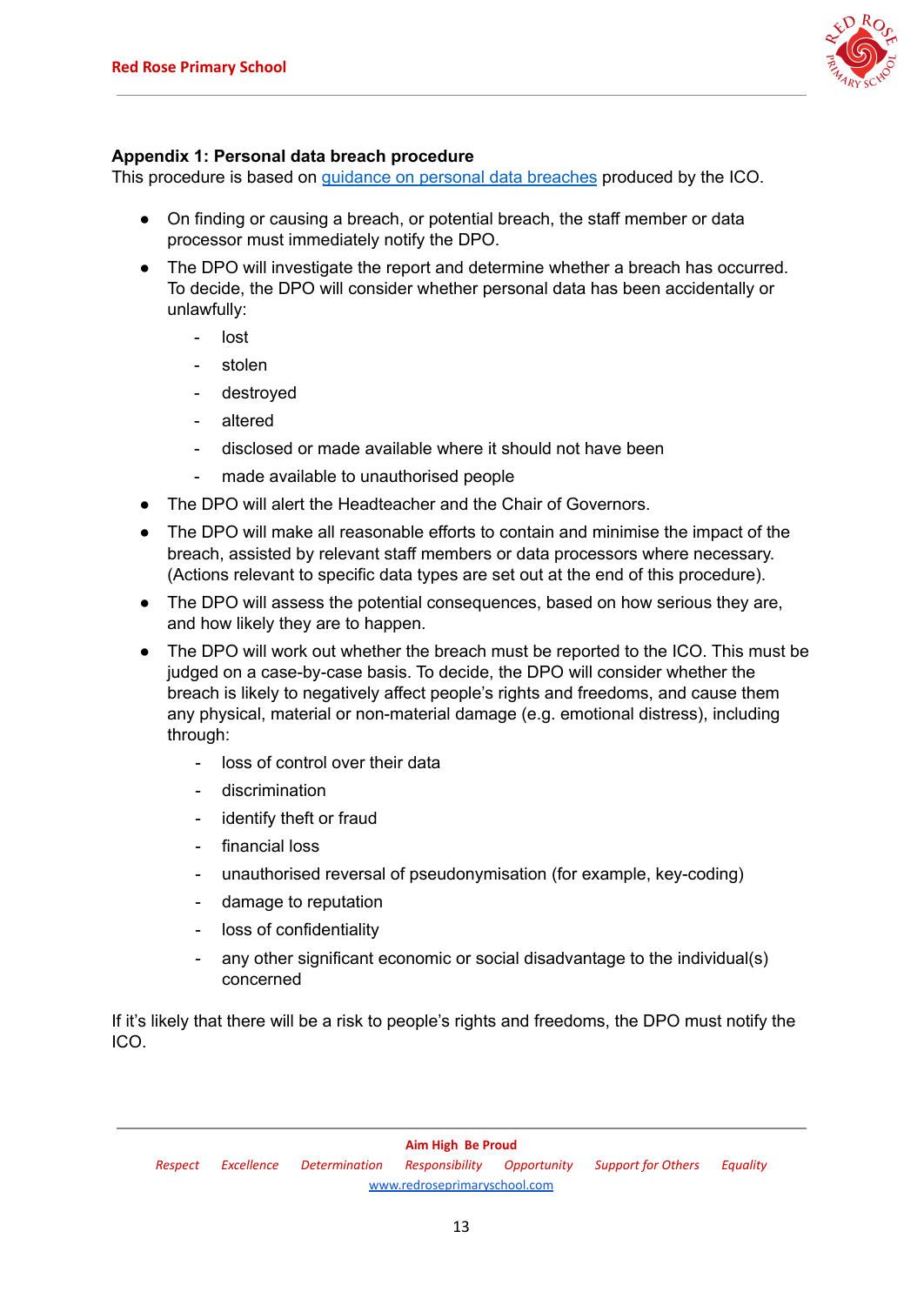

- The DPO will document the decision (either way), in case it is challenged at a later date by the ICO or an individual affected by the breach. Documented decisions are stored on the Google Drive.
- Where the ICO must be notified, the DPO will do this via the 'report a [breach'](https://ico.org.uk/for-organisations/report-a-breach/) page of the ICO [website](https://ico.org.uk/for-organisations/report-a-breach/) within 72 hours. As required, the DPO will set out:
	- a description of the nature of the personal data breach including, where possible:
		- the categories and approximate number of individuals concerned
		- the categories and approximate number of personal data records concerned
	- the name and contact details of the DPO
	- a description of the likely consequences of the personal data breach
	- a description of the measures that have been, or will be taken, to deal with the breach and mitigate any possible adverse effects on the individual(s) concerned
- If all the above details are not vet known, the DPO will report as much as they can within 72 hours. The report will explain that there is a delay, the reasons why, and when the DPO expects to have further information. The DPO will submit the remaining information as soon as possible
- The DPO will also assess the risk to individuals, again based on the severity and likelihood of potential or actual impact. If the risk is high, the DPO will promptly inform, in writing, all individuals whose personal data has been breached. This notification will set out:
	- the name and contact details of the DPO
	- a description of the likely consequences of the personal data breach
	- a description of the measures that have been, or will be, taken to deal with the data breach and mitigate any possible adverse effects on the individual(s) concerned
- The DPO will notify any relevant third parties who can help mitigate the loss to individuals – for example, the police, insurers, banks or credit card companies
- The DPO will document each breach, irrespective of whether it is reported to the ICO. For each breach, this record will include the:
	- facts and cause
	- effects
	- action taken to contain it and ensure it does not happen again (such as establishing more robust processes or providing further training for individuals)

Records of all breaches will be stored on the Google Drive.